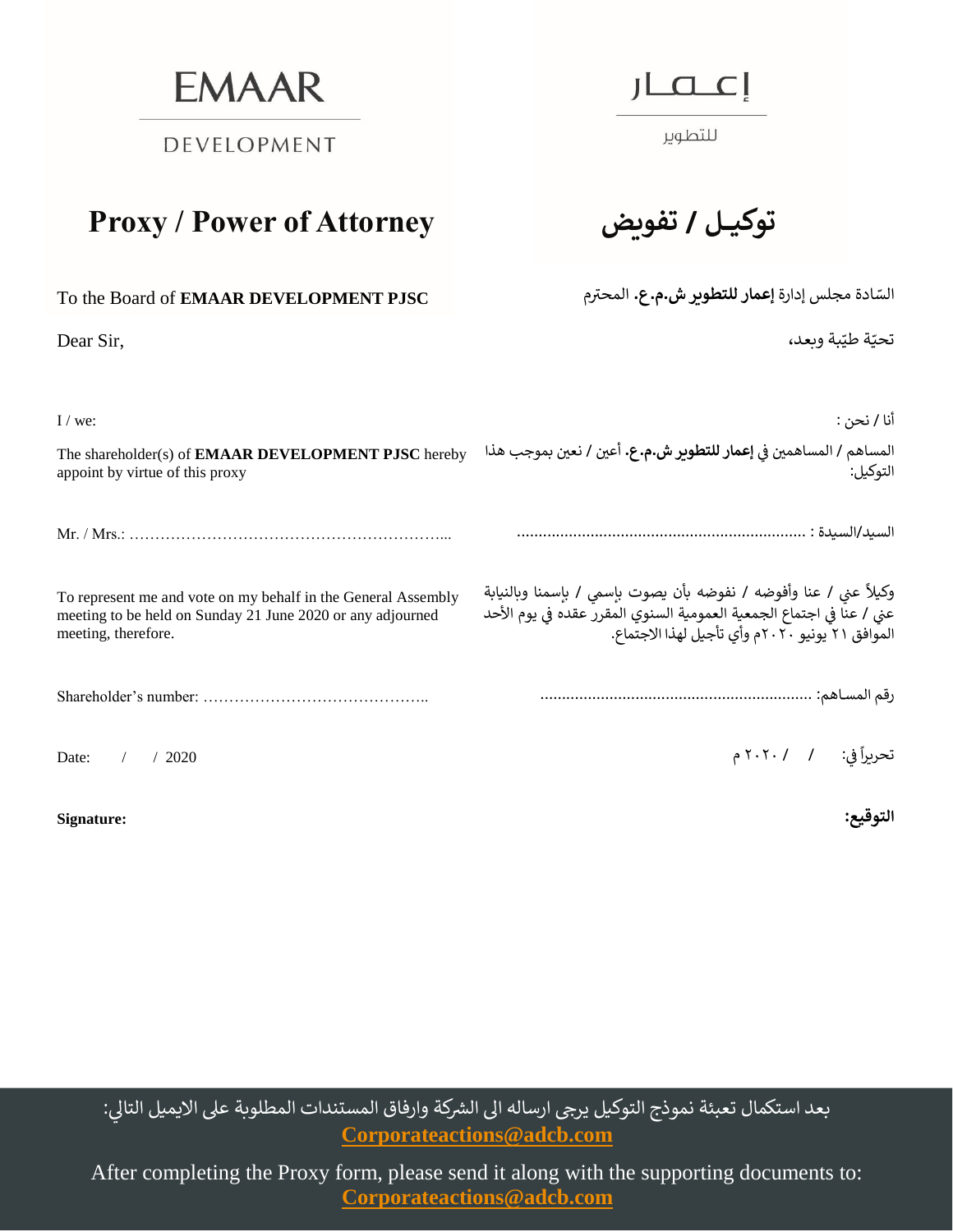# **FMAAR**

### DEVELOPMENT

### **مالحظات: :NOTES**

In reference to the above matter, please be informed that the registration of the Company's annual general assembly meeting will start on Thursday 18 June 2020 at 8:00 AM and will close on Sunday 21 June 2020 at 4:00 PM. The meeting agenda and further details are available on the Company's website. For registration, attending and electronic voting on the agenda items, you can visit the following link: [www.smartagm.ae](http://www.smartagm.ae/)

Any shareholder may appoint a proxy to attend the meeting on their behalf by virtue of a written special power of attorney. However, the latter cannot be a member of the Board of Directors or hold, in this capacity, more than (5%) five percent of the Company's capital. In addition, any incapacitated shareholder shall be represented at the meeting by their legal representative.

A juridical person may authorize one of its representatives or managers, by virtue of a resolution passed by its Board of Directors or an equivalent body, to represent it at the Annual General Meeting; the said authorized representative shall have the powers determined under the authorization resolution.

A person holding a proxy or power of attorney on behalf of a shareholder should send such proxy or power of attorney along with other related documents to ADCB (the Registrar) on the following email address while mentioning the email and the mobile phone number of the attorney for completing the registration process: [corporateactions@adcb.com](mailto:corporateactions@adcb.com)

The proxy or power of attorney signed by the shareholder or the authorized signatory of a juridical person shall be authenticated by or from:

- 
- (2) Commerce chamber or economic department in the United Arab Emirates;
- (3) A bank or company licensed in the United Arab Emirates provided that the shareholder holds an account in either of them; or
- )4( أي جهة أخرى مرخص لها للقيام بأعمال التوثيق. attestation out carry to licensed entity other Any) 4( activities.

للتطوير

سيتم فتح باب التسجيل لحضور اجتماع الجمعية العمومية السنوي للشركة يوم الخميس الموافق ١٨ يونيو ٢٠٢٠ في تمام الساعة الثامنة صباحاً على أن يتم غلق باب التسجيل يوم الأحد الموافق ٢١ يونيو ٢٠٢٠ في تمام الساعة الرابعة عصراً. يُرجى زيارة الموقع االلكتروني للشركة لالطالع على جدول أعمال االجتماع وللمزيد من التفاصيل. كما يُرجى الضغط على الرابط التالي للتسجيل وحضور االجتماع والتصويت اإللكتروني على بنود االجتماع: [www.smartagm.ae](http://www.smartagm.ae/)

يجوز لمن له حق حضور الجمعية أن ينيب عنه من يختاره من غير أعضاء مجلس اإلدارة بمقتضى توكيل خاص ثابت بالكتابة ويجب ألا يكون الوكيل لعدد من المساهمين حائزاً بهذه الصفة على أكثر من (0%) خمسة بالمئة من رأس مال الشركة، ويمثل ناقصي الأهلية وفاقديها النائبون عنهم قانونا.

للشخص االعتباري أن يفوض أحد ممثليه أو القائمين على إدارته بموجب قرار من مجلس إدارته أو من يقوم مقامه، ليمثله في الجمعية العمومية للشركة، ويكون للشخص المفوض الصالحيات المقررة بموجب قرار التفويض.

ويجب على كل شخص يحمل توكيلأ أو تفويضاً نيابة عن مساهم أن يقوم بإرسال التوكيل أو التفويض مع أية مستندات أخرى عن طريق البريد الالكتروني الخاص ببنك أبوظبي التجاري (المسجل) على العنوان البريدي التالي مع ِذكر البريد االلكتروني ورقم الهاتف المحمول الخاصين بالوكيل لأغراض استكمال عملية التسجيل: [corporateactions@adcb.com](mailto:corporateactions@adcb.com)

ويجب توقيع التوكيل أو التفويض من المساهم أو المخول بالتوقيع في حال الشخص االعتباري على أن يكون التوقيع معتمد من أو لدى:

- )١( الكاتب العدل؛ ;Public Notary) 1(
	- )2( غرفة تجارة أو دائرة التنمية اقتصادية في دولة اإلمارات العربية المتحدة؛
	- )3( بنك أو شركة مرخصة في اإلمارات العربية المتحدة شريطة أن يكون للمساهم حساب لدى أي منهما؛ أو
		-

بعد استكمال تعبئة نموذج التوكيل يرجى ارساله الى الشركة وارفاق المستندات المطلوبة على الايميل التالي: **[Corporateactions@adcb.com](mailto:Corporateactions@adcb.com)** 

After completing the Proxy form, please send it along with the supporting documents to:  **[Corporateactions@adcb.com](mailto:Corporateactions@adcb.com)**